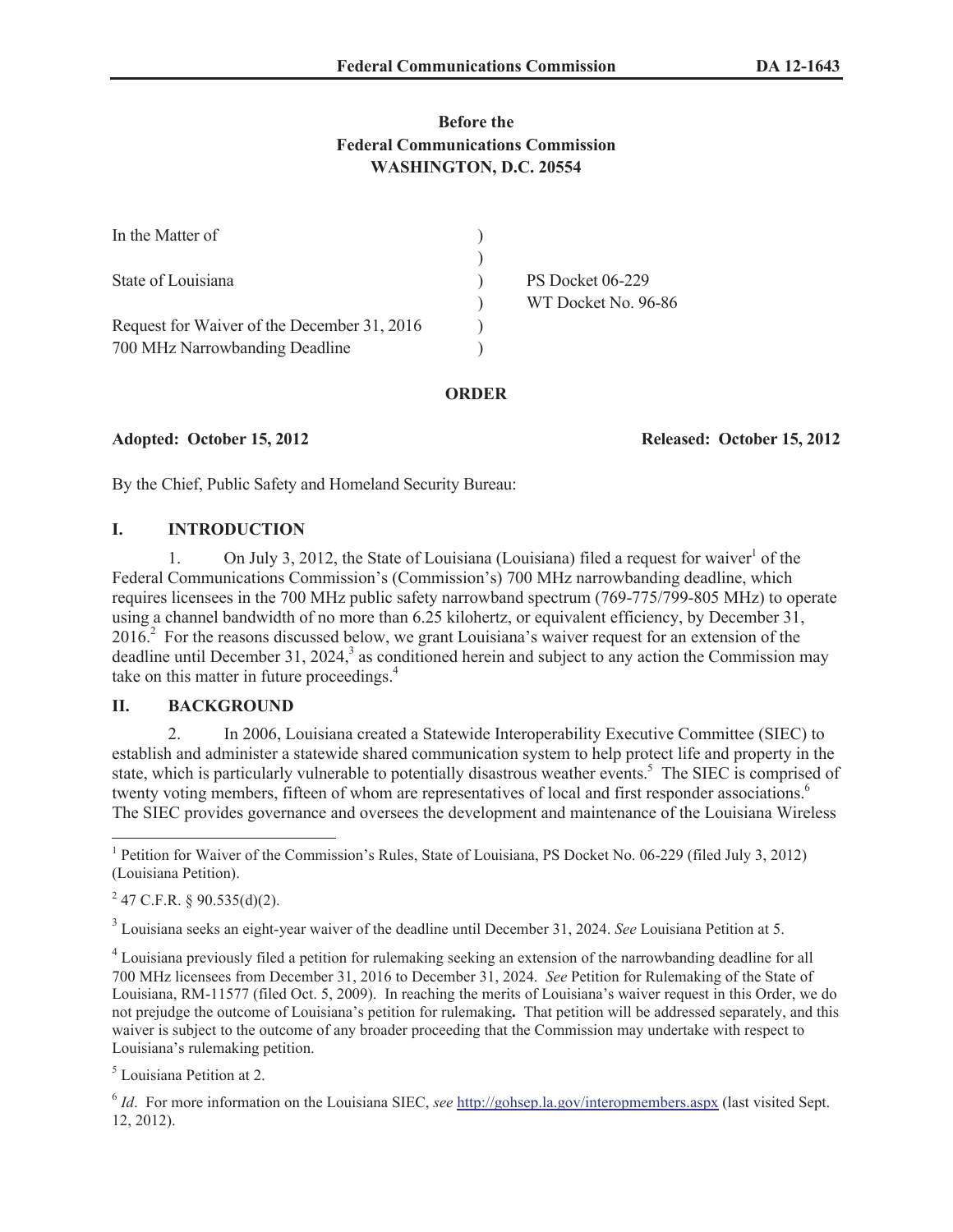Information Network (LWIN), which operates on State and General Use channels in portions of the 700 MHz band designated for public safety narrowband use.<sup>7</sup>

3. LWIN, which Louisiana estimates is the largest statewide public safety radio system in the country, has 67,162 users from multiple public safety agencies within the state, which LWIN serves from  $118$  sites.<sup>8</sup> LWIN provides on-street portable radio coverage to approximately 95 percent of the geographic area of the state and in-building coverage to approximately 95 percent of the nine largest metropolitan areas of Louisiana.<sup>9</sup> To date, Louisiana has spent \$165 million on LWIN, including over \$80 million of state general funding, for infrastructure, subscriber units, professional services, and other costs.<sup>10</sup> In order to make LWIN available to all relevant local users and to encourage migration to LWIN from other existing systems that lack adequate interoperability, Louisiana funds 100 percent of LWIN's administration, maintenance, and operational costs, and does not charge fees to local first responder agencies for access to LWIN.<sup>11</sup>

4. In recent years, LWIN has enabled Louisiana to achieve a high level of interoperability among participating jurisdictions.<sup>12</sup> In anticipation of 2008's Hurricane Gustav, for example, Louisiana used LWIN to support evacuation of almost its entire coastline, and the LWIN system accommodated over six million separate "push to talk" communications during a ten day period.<sup>13</sup> After the BP Oil Spill in 2010, Louisiana gave the United States Coast Guard access to LWIN and also connected LWIN to other Gulf Region information networks to create a new system, GulfWIN, which provided the Coast Guard with interoperable voice communications along the Gulf Coast from Corpus Christi, Texas to Pensacola, Florida. In 2011, as part of the ten-year anniversary of the September 11 attacks, the Department of Homeland Security publicly recognized the effectiveness of Louisiana's LWIN system and lauded Louisiana in one of five case studies where entities have achieved interoperability.<sup>14</sup>

5. In support of its request for a waiver of the narrowbanding deadline until December 31, 2024, Louisiana states that it conducted an analysis of the potential cost of converting its network to the Project 25 (P25) Phase II standards developed by the Telecommunications Industry Association (TIA) to comply with the 6.25 kilohertz efficiency requirement.<sup>15</sup> Based on this analysis, Louisiana estimates a cost of \$120,087,689 to narrowband its infrastructure by the December 31, 2016 deadline, including

9 *Id*.

 $10 \,$ *Id.* 

 $11$  *Id.* 

<sup>12</sup> *Id.* at 3.

<sup>13</sup> *Id*.

 $14$  *Id*.

 $^7$  *Id*. State and General Use channels for public safety entities are specified in 47 C.F.R. § 90.531(b)(5) and (6).

<sup>8</sup> *Id.*

<sup>&</sup>lt;sup>15</sup> *Id.* at 5. P25, or Project 25, is a suite of standards for digital radio communications for use by North American public safety agencies to enable interoperable communications with other agencies and mutual aid response teams during emergencies. P25 Phase I is a Frequency Division Multiple Access (FDMA) digital technology that provides one voice or data path in a 12.5 kilohertz channel. P25 Phase II is a Time Division Multiple Access (TDMA) digital technology that provides two voice or data paths in a 12.5 kilohertz channel, thus meeting the 6.25 kilohertz efficiency standard. *See* Project 25 Documents and Standards Reference, Public Safety Communications Research, U.S. Department of Commerce – Boulder Laboratories (Jan. 18, 2012) at 2 *available at* http://www.pscr.gov/outreach/p25dsr/menu\_top/downloads/P25dsr.pdf.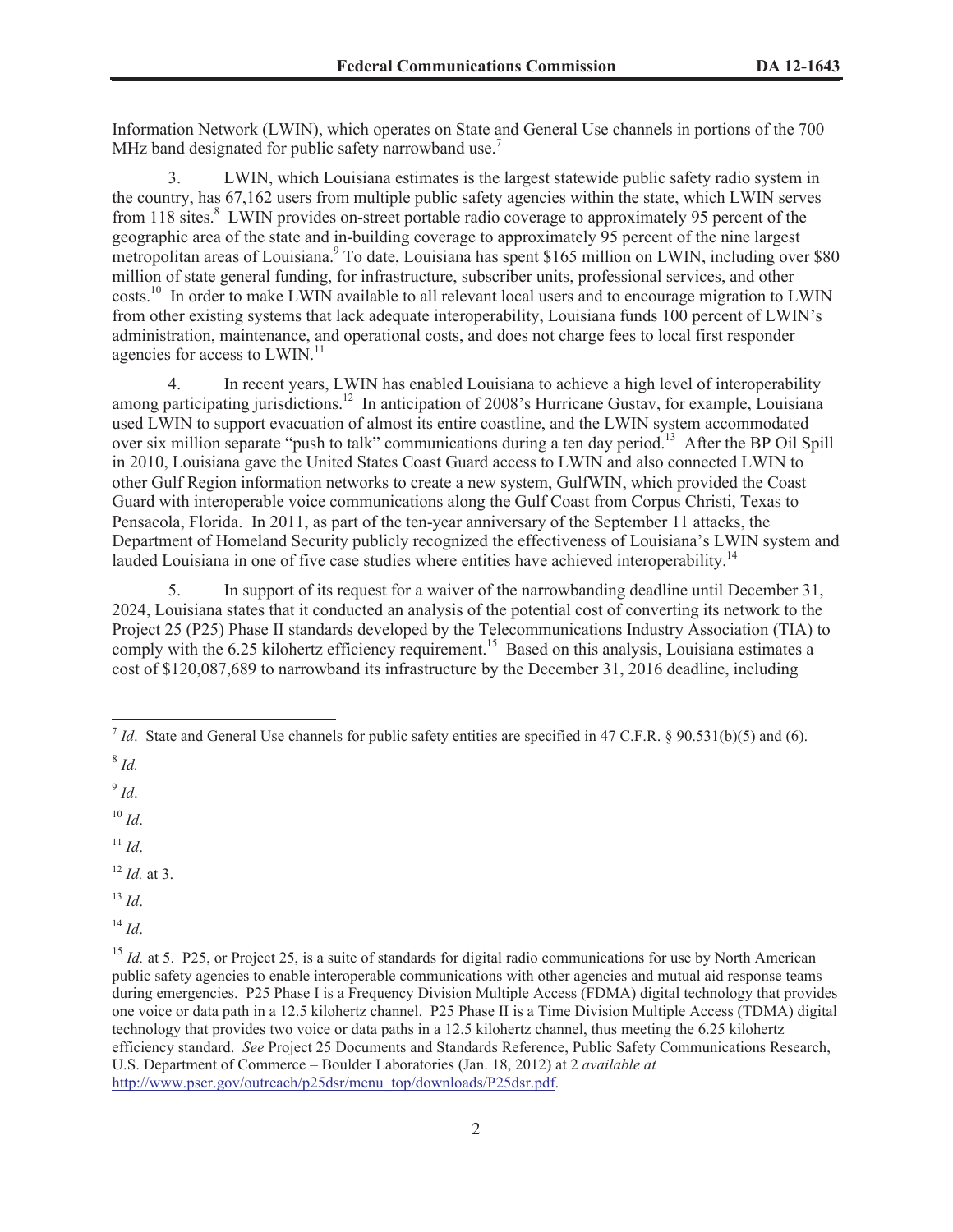software upgrades and hardware purchases and replacements.<sup>16</sup> Louisiana further states that it would face additional costs of \$296,932,554 to conform its subscriber equipment to the Phase II standards, for a total estimated cost of  $$417,020,243$ <sup>17</sup>

6. Louisiana contends that the above-described substantial investment to narrowband the LWIN system will not yield commensurate spectral benefits in this case. Louisiana acknowledges the Commission's goal to promote efficient spectrum use and concedes that narrowbanding to 6.25 kilohertz bandwidth would substantially increase the number of available 700 MHz channels in Louisiana.<sup>18</sup> However, Louisiana claims that as part of the buildout of LWIN that it completed in January 2012, it expanded channel capacity at every site where it expected LWIN to experience additional growth over the next ten years.<sup>19</sup> Therefore, Louisiana states, it has no near-term need for the additional spectrum capacity that would flow from narrowbanding to 6.25 kilohertz channels.<sup>20</sup> Louisiana also does not believe that there will be demand for additional 700 MHz narrowband channels from other public safety entities in Louisiana, because LWIN has enough capacity to meet their needs as well. Louisiana notes that "[t]he overwhelming majority of [700 MHz] frequencies are licensed by the State on behalf of all the users on LWIN," and "there has not been a single public safety agency that has requested access to a 700 MHz General Use frequency outside of LWIN."<sup>21</sup>.

7. Louisiana also contends that strict enforcement of the December 31, 2016 deadline could cause public safety agencies in the Greater New Orleans region to leave the LWIN system, substantially undermining LWIN's ability to support statewide interoperability. Louisiana asserts that as a result of the potential cost of complying with the narrowbanding mandate, the Greater New Orleans Region "may leave LWIN and build a separate, incompatible 800 MHz radio system."<sup>22</sup> Were the New Orleans region to convert to an 800 MHz system, Louisiana contends, interoperability would be seriously compromised within this key region because LWIN users elsewhere in the state would no longer be able to interoperate with their New Orleans-area counterparts.<sup>23</sup> As a result, Louisiana argues, "the public's best interest would not be served as ability of first responders from cross jurisdictional boundaries to communicate during times of emergencies would be severely diminished." $2^{24}$ 

8. *Comments.* On July 20, 2012, the Public Safety and Homeland Security Bureau (Bureau) issued a Public Notice seeking comment on Louisiana's Waiver Request.<sup>25</sup> Comments were submitted by Association of Public-Safety Communications Officials (APCO); the Arkansas Interoperable

 $19 \, Id$ 

<sup>21</sup> *Id.* at 4.

<sup>22</sup> *Id*. at 6.

<sup>23</sup> *Id.*

<sup>24</sup> *Id*.

<sup>16</sup> *Id.*

 $17$  *Id.* 

<sup>18</sup> *Id*. at 3.

<sup>&</sup>lt;sup>20</sup> *Id.* at 3-4. Louisiana notes that over the ninety days prior to the submission of its waiver requests, "LWIN has experienced on average 10,684,089 push to talks per month, while only experiencing an average of 555 busies which equates to a 99.9999% first time push to talk success rate" on the existing LWIN channels. *Id.* at 4.

<sup>&</sup>lt;sup>25</sup> See Public Safety and Homeland Security Bureau Seeks Comment on Requests for Waiver of the December 31, 2016 700 MHz Narrowbanding Deadline filed by State of Louisiana, *Public Notice,* PS Docket No. 06-229, 2012 WL 2952510 (rel. July 20, 2012) (*Public Notice*).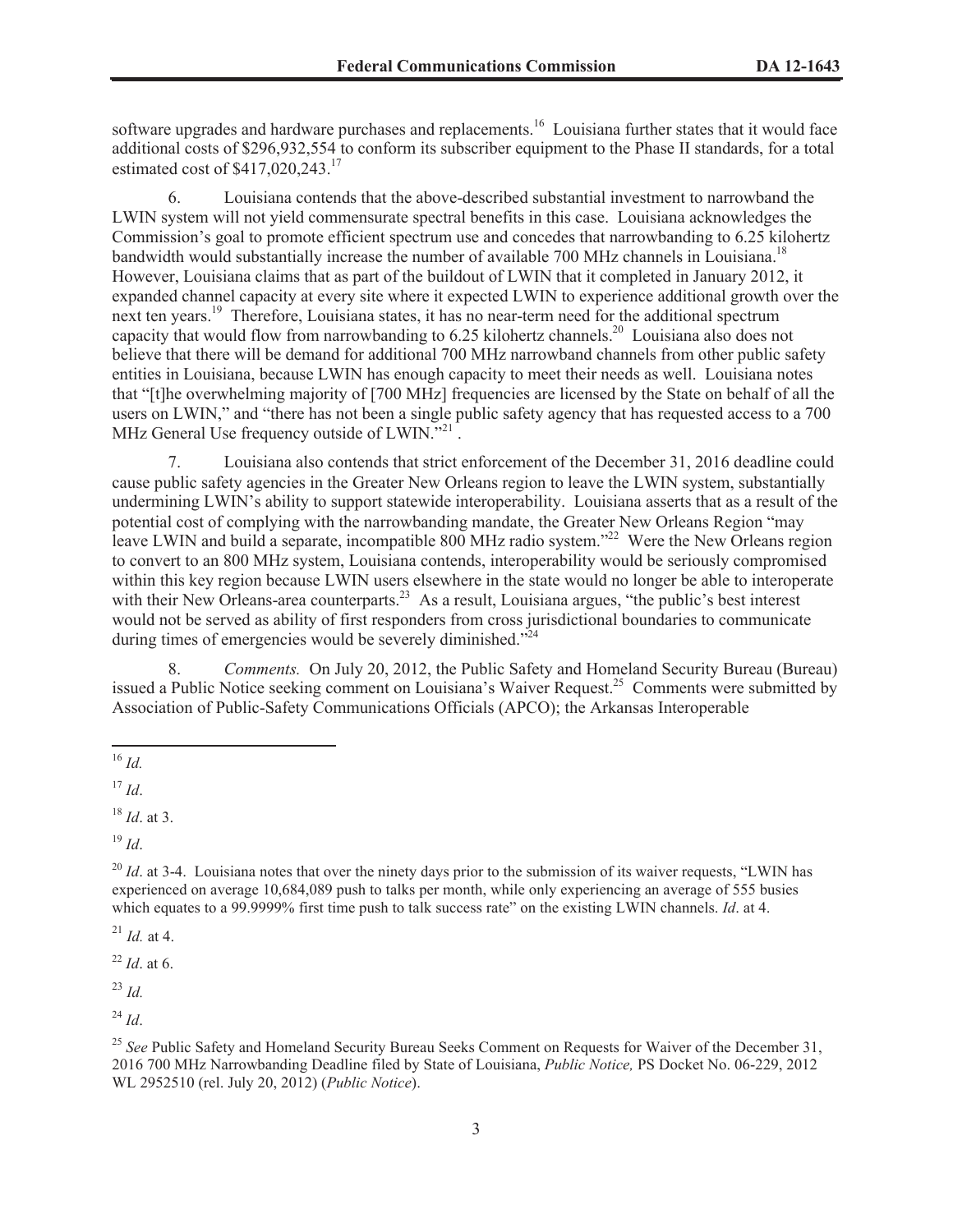Communications Committee (Arkansas); the Brazos Valley Wide Area Communications System (BVWACS); the State of Maryland Interoperability Program Management Office (Maryland); the Regional Wireless Cooperative (RWC); and the City of Scottsdale, Arizona (Scottsdale).

9. All commenting parties generally support Louisiana's waiver request, though some parties differ as to the scope of relief that should be granted.<sup>26</sup> RWC and Scottsdale specifically support granting Louisiana an extension of the 700 MHz narrowbanding deadline from December 31, 2016 "to a date of December 31, 2020; or a yet to be determined date based upon certain criteria set forth by the Commission."<sup>27</sup> Further, APCO encourages the Commission to amend Section 90.535 of the Commission's rules, which, if done, would "obviate the need for waiver requests from Louisiana and similarly situated 700 MHz band licensees.<sup>228</sup> Maryland limits its support to Louisiana alone, and questions whether a "blanket nationwide policy change to extend the date for spectrum efficiency of 700 MHz channels is an appropriate strategy." Instead, Maryland suggests a "localized approach to spectrum efficiency."<sup>29</sup> Maryland also urges the Commission to limit any Louisiana waiver to only 700 MHz State Use channels, noting that "the filing does not differentiate those areas internal to Louisiana and areas in the border where the State must share spectrum with neighbors."<sup>30</sup>

10. Arkansas expresses particular support for the waiver request. Arkansas notes that the two states share not only a common border, but also have comparable weather vulnerabilities and similar statewide communications networks.<sup>31</sup> Further, Arkansas says that it and Louisiana "stand ready to support one another in the event of a catastrophic event, as evidenced by the recent installation of interoperability gateway equipment near the state border."<sup>32</sup> This equipment allows LWIN and the Arkansas Wireless Information Network (AWIN) to be linked together and provide direct communications between emergency operations centers in each state.<sup>33</sup> Arkansas emphasizes that the interoperability achieved by Louisiana would be jeopardized if Louisiana is forced to comply with the narrowbanding deadline, and states that "[s]hould the Greater New Orleans Homeland Security region abandon the LWIN system for a less expensive alternative, the impact to statewide interoperability would be devastating."<sup>34</sup> Arkansas further notes that such action would be contrary to the Department of Homeland Security's goals for interoperability.<sup>35</sup>

11. Several commenters argue that the priority placed on the public safety broadband network and the delayed availability of 700 MHz spectrum has negatively impacted the 700 MHz narrowband equipment market. BVWACS, for example, submits that "[a]ssuming that the nationwide

 $30$  *Id.* at 3.

<sup>32</sup> *Id*.

<sup>33</sup> *Id*.

- <sup>34</sup> *Id*. at 2.
- <sup>35</sup> *Id*.

<sup>&</sup>lt;sup>26</sup> See Regional Wireless Cooperative (RWC) Comments at 2; City of Scottsdale, Arizona (Scottsdale) Comments at 1; State of Maryland Interoperability Program Management Office Comments (Maryland) at 2; Brazos Valley Wide Area Communications System (BVWACS) Comments at 1; Arkansas Interoperable Communications Committee (Arkansas) Comments at 2; APCO Comments at 3 (filed *ex parte*).

<sup>27</sup> *See* RWC Comments at 4 and Scottsdale Comments at 1.

<sup>28</sup> APCO Comments at 2.

<sup>29</sup> Maryland Comments at 9.

<sup>31</sup> Arkansas Comments at 1.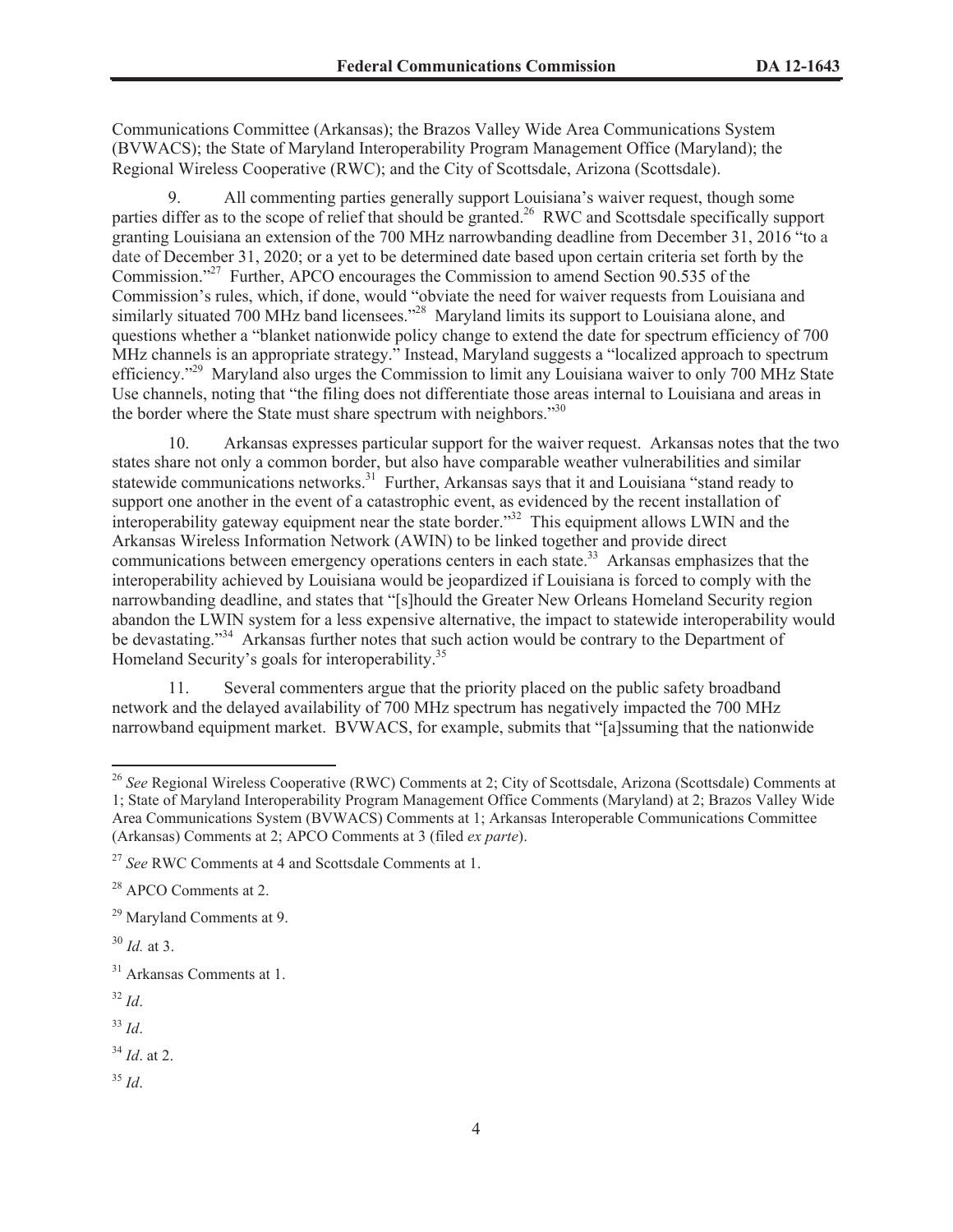broadband network can be ready to fully incorporate mission-critical voice in ten years (2022), any 6.25 kHz narrowband voice equipment purchased in 2016 to meet the December 31, 2016 deadline would only be 6 years old, thus becoming prematurely obsolete.<sup>356</sup> APCO agrees, submitting that because the Commission made the 700 MHz spectrum available on June 17, 2009, "under the current rule, noncompliant 6.25 kHz equipment in the 700 MHz band would have to be replaced long before the end of normal equipment life-cycles (generally at least ten years from system deployment), at considerable expense to cash-strapped state and local governments."<sup>37</sup> APCO also notes that "[q]uestions have also been raised as to whether there will be competitive sources of standardized 6.25 kHz equipment available in time to meet the 2016 deadline."

12. Some commenters echo Louisiana's arguments about the high cost of replacement equipment.<sup>38</sup> RWC and Scottsdale both note that a large system such as Louisiana's requires substantial advance planning and coordination for an overhaul like narrowbanding, and that licensees are already challenged to keep costs down in the face of reduced revenues.<sup>39</sup> Additionally, BVWACS points out that "[w]ith \$ 7 billion of federal funds now dedicated to the broadband system, it seems unlikely that any grant funding will be available to help licensees meet the 6.25 kHz narrowband deadline." <sup>40</sup>

13. Both RWC and Arkansas commend Louisiana for its efficient and effective allocation and use of 700 MHz frequencies.<sup>41</sup> Noting that Louisiana does not seem to be experiencing channel congestion, Arkansas argues that "in areas of the nation where the spectrum is already being successfully managed and there is no channel contention, it seems pointless to require this magnitude of a change when the state and the citizens will not benefit from it."<sup>42</sup> However, Maryland notes that "[w]hile Louisiana must be the master of its internal spectrum requirements, the inefficient use of spectrum in border areas can adversely affect neighboring state governments that may have requirements for channels necessitating the spectral efficiency for which the Commission's rules were adopted."<sup>43</sup>

## **III. DISCUSSION**

14. Section 1.925 of the Commission's rules states that to obtain a waiver of the Commission's rules, a petitioner must demonstrate either that: (i) the underlying purpose of the rule(s) would not be served or would be frustrated by application to the present case, and that a grant of waiver would be in the public interest;<sup>44</sup> or (ii) in view of unique or unusual factual circumstances of the instant case, application of the rule(s) would be inequitable, unduly burdensome, or contrary to the public interest, or the applicant has no reasonable alternative.<sup>45</sup> The applicant faces a high hurdle and must plead with particularity the facts and circumstances that warrant a waiver.<sup>46</sup>

<sup>36</sup> BVWACS Comments at 2.

<sup>&</sup>lt;sup>37</sup> APCO Comments at 2.

<sup>38</sup> *See* RWC Comments at 4; Scottsdale Comments at 2; Arkansas Comments at 2.

<sup>39</sup> RWC Comments at 4; Scottsdale Comments at 2.

<sup>40</sup> BVWACS Comments at 1.

<sup>41</sup> *See* RWC Comments at 4; Arkansas Comments at 2.

<sup>42</sup> Arkansas Comments at 2.

<sup>43</sup> Maryland Comments at 3.

<sup>44</sup> 47 C.F.R. § 1.925(b)(3)(i).

<sup>45</sup> 47 C.F.R. § 1.925(b)(3)(ii).

<sup>46</sup> *WAIT Radio v. FCC,* 418 F.2d 1153, 1157 (D.C. Cir. 1969), *aff'd,* 459 F.2d 1203 (1973), *cert. denied,* 409 U.S. (continued….)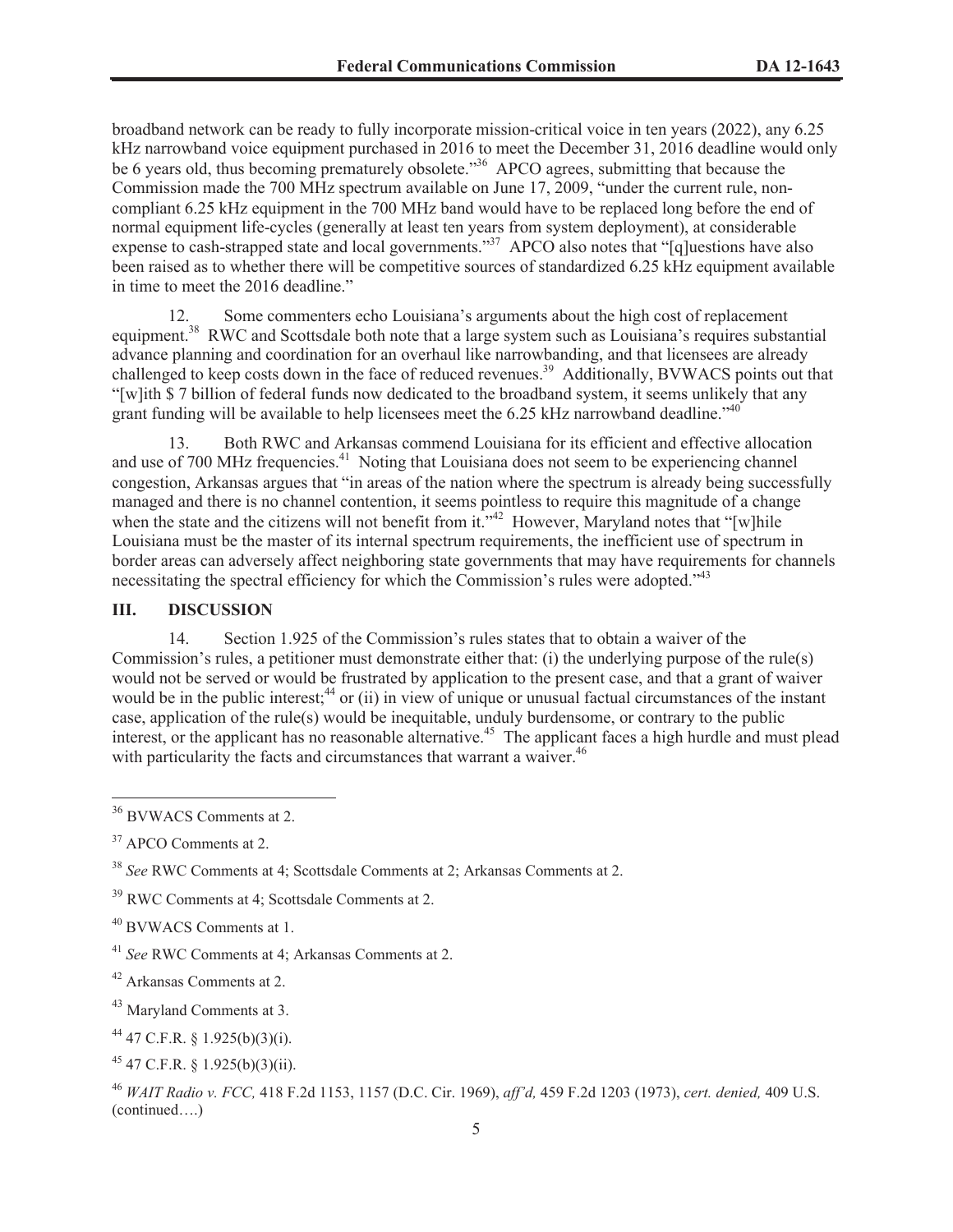15. Based on the record before us, we find that Louisiana warrants waiver relief because it has demonstrated that the underlying purpose of the 700 MHz narrowbanding deadline – to promote spectrum efficiency and increase available capacity – would not be served by strict application to the present case, and that a grant of the waiver would be in the public interest.<sup>47</sup> Louisiana makes a persuasive argument that it does not need additional 700 MHz capacity and that narrowbanding by the 2016 deadline would leave it "no better off than it is" because Louisiana's recently completed expansion included added channel capacity at every site where Louisiana expects LWIN to experience additional growth.<sup>48</sup> In addition, based on the record in this proceeding, we find it unlikely that other public safety entities in Louisiana will require new 700 MHz channels created by narrowbanding in the near term. As Louisiana points out, LWIN supports over 67,000 public safety users within the state and makes LWIN channels available to all public safety agencies at no cost to the agencies. Thus, as Louisiana points out, not a single public safety agency in Louisiana has requested access to 700 MHz General Use frequencies outside of LWIN since the system was established.<sup>49</sup>

16. We also find waiver relief to be in the public interest because it will ensure continued statewide interoperability and enable the State's largest homeland security region, Greater New Orleans, to remain in the LWIN system. We agree with Louisiana that the possible breakaway of the Greater New Orleans region from LWIN could have potentially detrimental consequences for interoperable communications in an area that is at high risk for hurricanes and other emergencies that require highly coordinated statewide and regional response. In this regard, we believe grant of the waiver is the best means to preserve Louisiana's significant achievement in building one of the most advanced statewide interoperable systems in the nation.

17. We note that while no commenter opposed Louisiana's request, Maryland suggested that we limit any relief in Louisiana to the 700 MHz state-licensed channels because "the filing does not differentiate those areas internal to Louisiana and areas in the border where the State must share spectrum with neighbors."<sup>50</sup> We decline to impose this limitation. While we are mindful that allowing continued wideband operation by LWIN on all channels could give rise to issues with adjacent states, we note that Arkansas, the only state bordering Louisiana that filed comments, supports the waiver grant, and that no other state bordering Arkansas raised any objection to the waiver. However, we grant this waiver request subject to the condition that Louisiana must cure any incidents of harmful interference that its operations may cause to narrowbanded operations in neighboring jurisdictions in Arkansas, Texas, or Mississippi, and conversely, Louisiana must accept interference to its operations from narrowbanded operations in such neighboring jurisdictions. We further note that Louisiana must continue to abide by all applicable regional planning and interstate coordination requirements in the deployment and operation of the LWIN system.

18. Finally, as noted above, a number of commenting parties urge the Commission to go beyond Louisiana's waiver request and re-evaluate the 700 MHz rules and narrowbanding deadlines as they affect 700 MHz licensees nationwide, citing significant obstacles and changes in the 700 MHz

(Continued from previous page)

<sup>1027 (1972) (</sup>*citing Rio Grande Family Radio Fellowship, Inc. v. FCC,* 406 F.2d 664 (D.C. Cir. 1968)); Birach Broad. Corp., *Memorandum Opinion and Order,* 18 FCC Rcd 1414, 1415 (2003).

<sup>47</sup> *See* 47 C.F.R. § 1.925(b)(3)(i).

 $48$  Louisiana Petition at 3, 6.

<sup>49</sup> *Id*. at 4.

<sup>50</sup> Maryland Comments at 3.